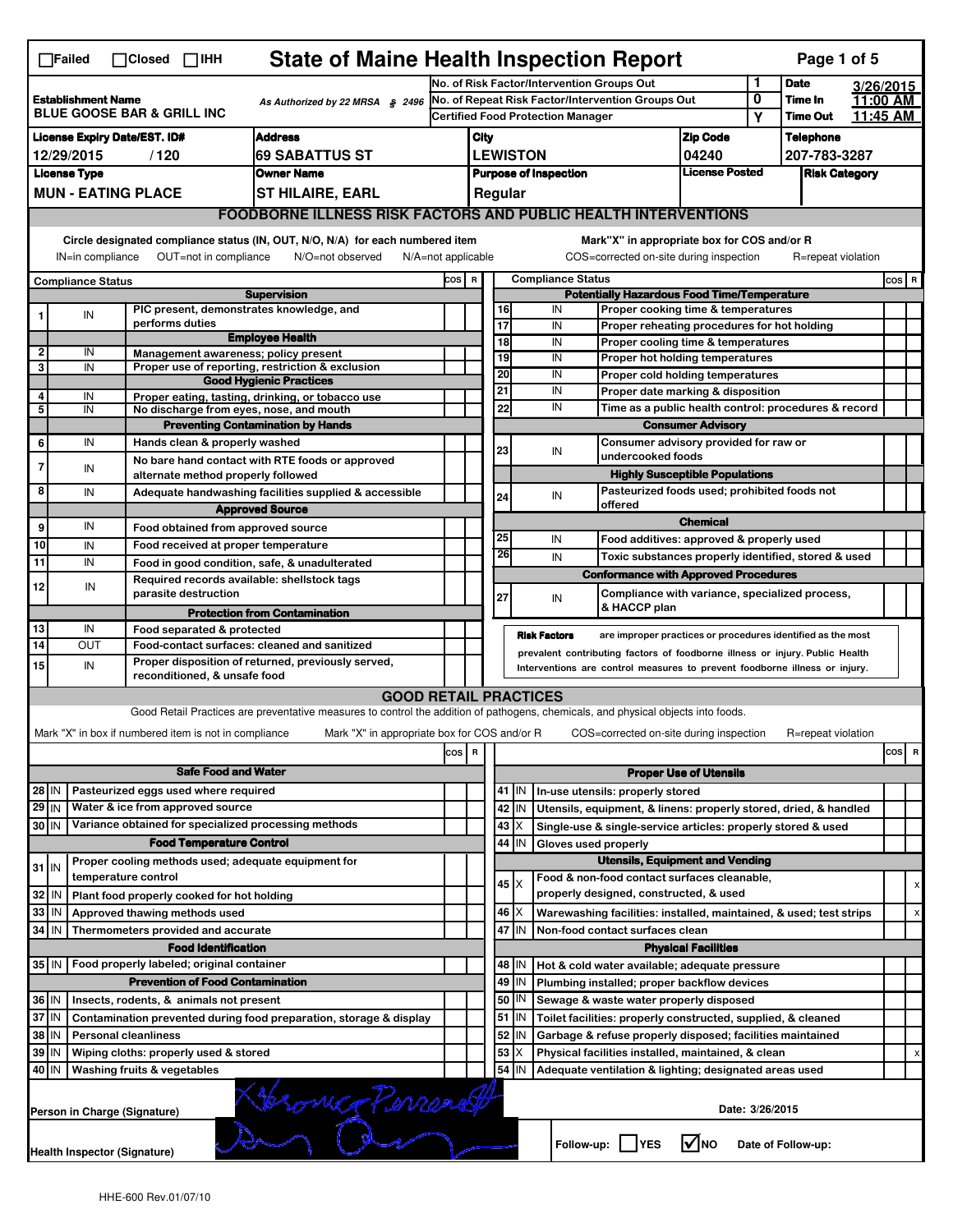|                                                                    |                                         |  | <b>State of Maine Health Inspection Report</b> |                   | Page 2 of 5               |                                  |
|--------------------------------------------------------------------|-----------------------------------------|--|------------------------------------------------|-------------------|---------------------------|----------------------------------|
| <b>Establishment Name</b><br><b>BLUE GOOSE BAR &amp; GRILL INC</b> |                                         |  | As Authorized by 22 MRSA § 2496                | 3/26/2015<br>Date |                           |                                  |
| License Expiry Date/EST. ID#<br>12/29/2015<br>/120                 | <b>Address</b><br><b>69 SABATTUS ST</b> |  | City / State<br><b>LEWISTON</b>                | /ME               | <b>Zip Code</b><br>104240 | <b>Telephone</b><br>207-783-3287 |
|                                                                    |                                         |  | <b>Temperature Observations</b>                |                   |                           |                                  |
| Location                                                           | Temperature                             |  |                                                | <b>Notes</b>      |                           |                                  |
| <b>HOT WATER</b>                                                   | 110 plus                                |  |                                                |                   |                           |                                  |
| cooler                                                             | 35                                      |  |                                                |                   |                           |                                  |



**Date: 3/26/2015**

**Health Inspector (Signature)**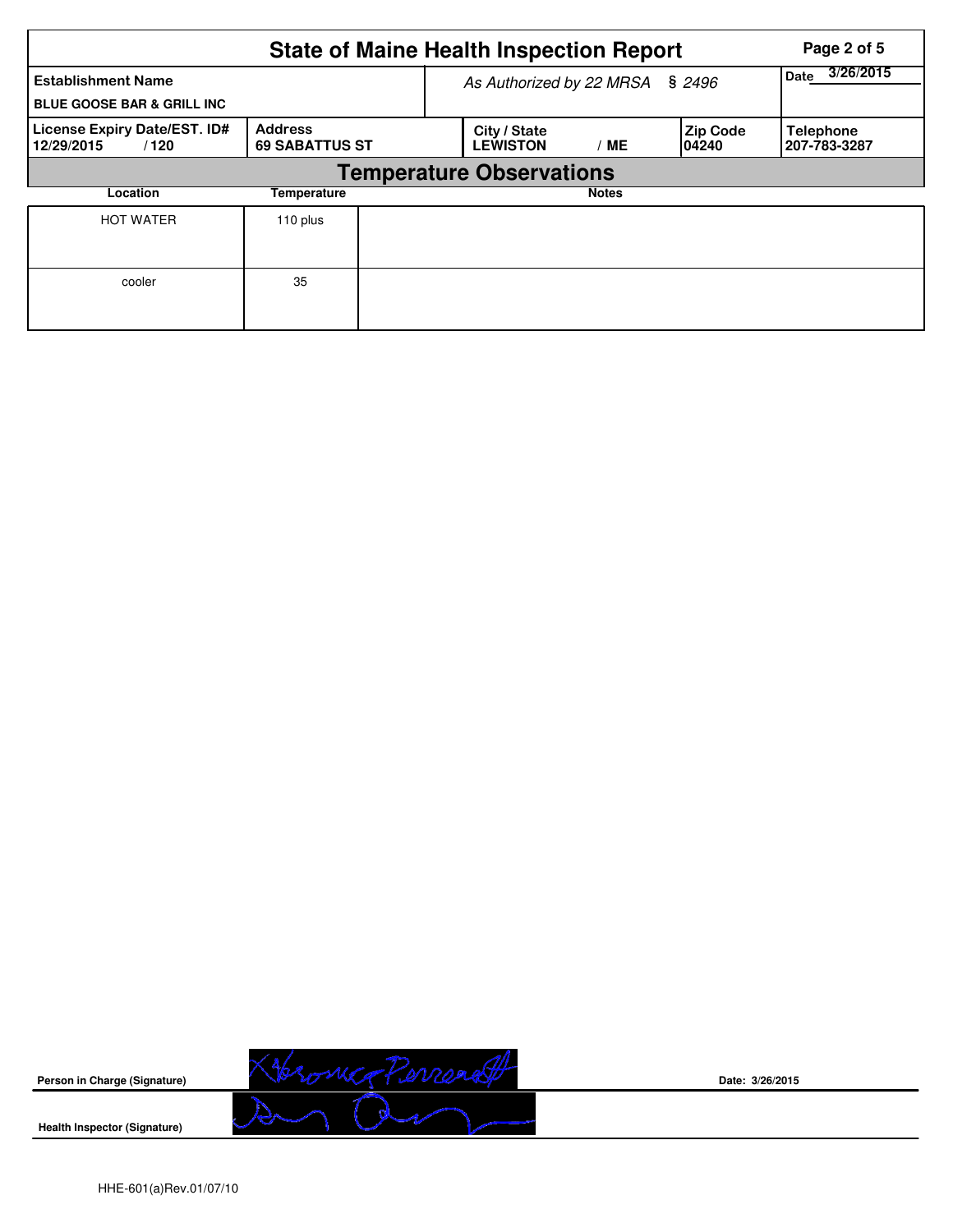|                                                                                                                                                                                   | <b>State of Maine Health Inspection Report</b>                                                           |                                            |           |                          | Page 3 of 5              |
|-----------------------------------------------------------------------------------------------------------------------------------------------------------------------------------|----------------------------------------------------------------------------------------------------------|--------------------------------------------|-----------|--------------------------|--------------------------|
| <b>Establishment Name</b>                                                                                                                                                         |                                                                                                          |                                            |           |                          | 3/26/2015<br><b>Date</b> |
| <b>BLUE GOOSE BAR &amp; GRILL INC</b>                                                                                                                                             |                                                                                                          |                                            |           |                          |                          |
| License Expiry Date/EST. ID#<br>12/29/2015<br>/120                                                                                                                                | <b>Address</b><br><b>69 SABATTUS ST</b>                                                                  | City / State<br><b>LEWISTON</b>            | <b>ME</b> | <b>Zip Code</b><br>04240 |                          |
|                                                                                                                                                                                   |                                                                                                          | <b>Observations and Corrective Actions</b> |           |                          |                          |
|                                                                                                                                                                                   | Violations cited in this report must be corrected within the time frames below, or as stated in sections | 8-405.11 and 8-406.11 of the Food Code     |           |                          |                          |
| 14: 4-601.11.(A): C: Equipment food-contact surfaces and utensils are not clean to sight and touch.                                                                               |                                                                                                          |                                            |           |                          |                          |
| <b>INSPECTOR NOTES: clean interior of microwave</b>                                                                                                                               |                                                                                                          |                                            |           |                          |                          |
| 43: 4-904.11.(A).(C): N: Single service/use items are improperly handled/stored/displayed/dispensed.                                                                              |                                                                                                          |                                            |           |                          |                          |
| INSPECTOR NOTES: straws on counter must be wrapped or individually dispensed                                                                                                      |                                                                                                          |                                            |           |                          |                          |
| 45: 4-101.11.(D): N: Utensils or equipment food contact surfaces not smooth / easily cleanable.                                                                                   |                                                                                                          |                                            |           |                          |                          |
| INSPECTOR NOTES: remove all duct tape from coolers and equipment                                                                                                                  |                                                                                                          |                                            |           |                          |                          |
|                                                                                                                                                                                   |                                                                                                          |                                            |           |                          |                          |
| 46: 4-301.13: N: Drain boards not provided or large enough to accommodate all soiled and cleaned items.<br>INSPECTOR NOTES: drain boards needed for glasses-remove towels         |                                                                                                          |                                            |           |                          |                          |
|                                                                                                                                                                                   |                                                                                                          |                                            |           |                          |                          |
| 46: 4-302.14: N: No chemical test kit available.                                                                                                                                  |                                                                                                          |                                            |           |                          |                          |
| <b>INSPECTOR NOTES: needed</b>                                                                                                                                                    |                                                                                                          |                                            |           |                          |                          |
| 53: 6-101.11.(A): N: Indoor surfaces are not properly constructed as to be smooth, durable, and easily cleanable or constructed of nonabsorbent material<br>in areas of moisture. |                                                                                                          |                                            |           |                          |                          |
| INSPECTOR NOTES: seal and paint all bare wood throughtout facility                                                                                                                |                                                                                                          |                                            |           |                          |                          |
| 53: 6-501.12: N: The physical facilities are not clean.                                                                                                                           |                                                                                                          |                                            |           |                          |                          |
| INSPECTOR NOTES: clean all walls and floors-clean mop bucket-clean shelving storge area                                                                                           |                                                                                                          |                                            |           |                          |                          |
|                                                                                                                                                                                   |                                                                                                          |                                            |           |                          |                          |
|                                                                                                                                                                                   |                                                                                                          |                                            |           |                          |                          |
|                                                                                                                                                                                   |                                                                                                          |                                            |           |                          |                          |
|                                                                                                                                                                                   |                                                                                                          |                                            |           |                          |                          |
|                                                                                                                                                                                   |                                                                                                          |                                            |           |                          |                          |
|                                                                                                                                                                                   |                                                                                                          |                                            |           |                          |                          |
|                                                                                                                                                                                   |                                                                                                          |                                            |           |                          |                          |

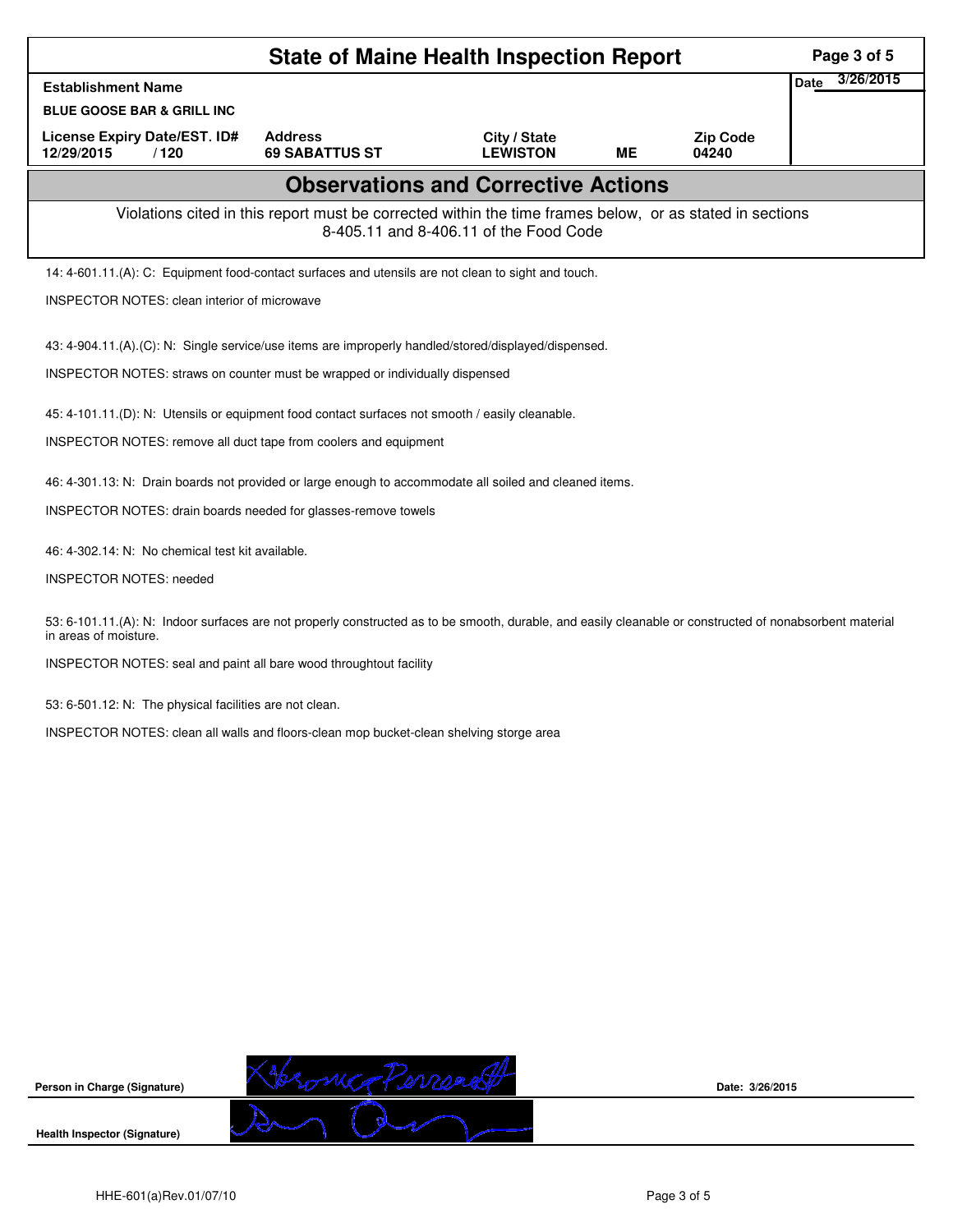|                                                    | Page 4 of 5                             |                                 |    |                          |                     |  |  |
|----------------------------------------------------|-----------------------------------------|---------------------------------|----|--------------------------|---------------------|--|--|
| <b>Establishment Name</b>                          |                                         |                                 |    |                          | 3/26/2015<br>' Date |  |  |
| <b>BLUE GOOSE BAR &amp; GRILL INC</b>              |                                         |                                 |    |                          |                     |  |  |
| License Expiry Date/EST. ID#<br>12/29/2015<br>/120 | <b>Address</b><br><b>69 SABATTUS ST</b> | City / State<br><b>LEWISTON</b> | ME | <b>Zip Code</b><br>04240 |                     |  |  |
| <b>Inspection Notes</b>                            |                                         |                                 |    |                          |                     |  |  |

CFPM Exempt -pre-packaged foods-alcohol

Certified Food Protection Manager

Unless directed otherwise, all Eating Establishments are required to submit a copy of their Certified Food Protection Manager (CFPM) certificate. A CFPM must be hired within 90 days of a new eating establishment opening or when a CFPM leaves employment. For a list of CFPM courses and trainers go to http://www.maine.gov/healthinspection/training.htm

Please provide a copy of this certification(s) to your inspector  $\lceil$  Susan Reny  $\rceil$  by emailing to

[ sreny@lewistonmaine.gov ] or faxing to 207-795-5071. A copy may also be sent to Carol Gott, Health Inspection Program, 286 Water St. 3rd Floor, Augusta, ME 04333 or carol.gott@maine.gov.

Please include the name of your establishment and the establishment ID# with your certification(s).

## 2013 Maine Food Code Adoption

The Maine Food Code was adopted in October of 2013. Please refer to our website for a copy,

http://www.maine.gov/healthinspection. Following are a few of the major changes:

" No Bare Hand Contact with Ready-To-Eat Food. Handlers are required to use gloves, utensils, deli papers, etc., to avoid bare hand contact with ready-to-eat food;

- Establishments must have clean-up procedures for employees to follow following vomiting and diarrheal events;
- " Responsibilities of the person in charge for ill employees (exclusions and restrictions); and,
- Date marking of Ready-to-eat potentially hazardous foods.

## Violation Correction Timeframe

Critical violations should be corrected on site, but in any event, within 10 days. The licensee must contact the inspector when the critical violation has been addressed at 207-( 513-3125 Ext 3224 ) or email ( sreny@lewistonmaine.gov ). Non-critical violations must be corrected within 30 days. Failure to satisfactorily correct these violations before the follow-up inspection may result in enforcement proceedings by the Department to include fines and penalties, which are outlined in Sections 7, 8 and 9 of the Rules Relating to the Administration and Enforcement of Establishments Licensed by the Health Inspection Program available at http://www.maine.gov/healthinspection. License renewals can be denied if violations are not corrected within the noted timeframes.

# C= Critical violation and NC= Non-critical violation

"Critical violation" means a provision of the Food Code that, if in non-compliance, is more likely than other violations to contribute to food contamination, illness or environmental health hazard.

### Additional Inspection Fee

License fees provide for two inspections per year. When additional inspections are required, the Department may charge an additional \$100 fee to cover the costs of each additional inspection or visit.

### Document Retention/Posting

Pursuant to the Maine Food Code, the establishment's current license must be displayed. In addition, a sign or placard must be posted in a conspicuous area notifying consumers that a copy of the most recent inspection report is available upon request. CFPM certificates must be posted in a conspicuous area and must be available to the Department upon request.

Gave copies of -No bare hand contact-date marking-bodily fluid clean -up---FDA Employee health AND PERSONAL HYGIENE BOOKLE-AND A COPY OF THE EMPLOYEE HEALTH AWARENESS POLICY

| Person in Charge (Signature)        | Date: 3/26/2015 |
|-------------------------------------|-----------------|
| <b>Health Inspector (Signature)</b> |                 |